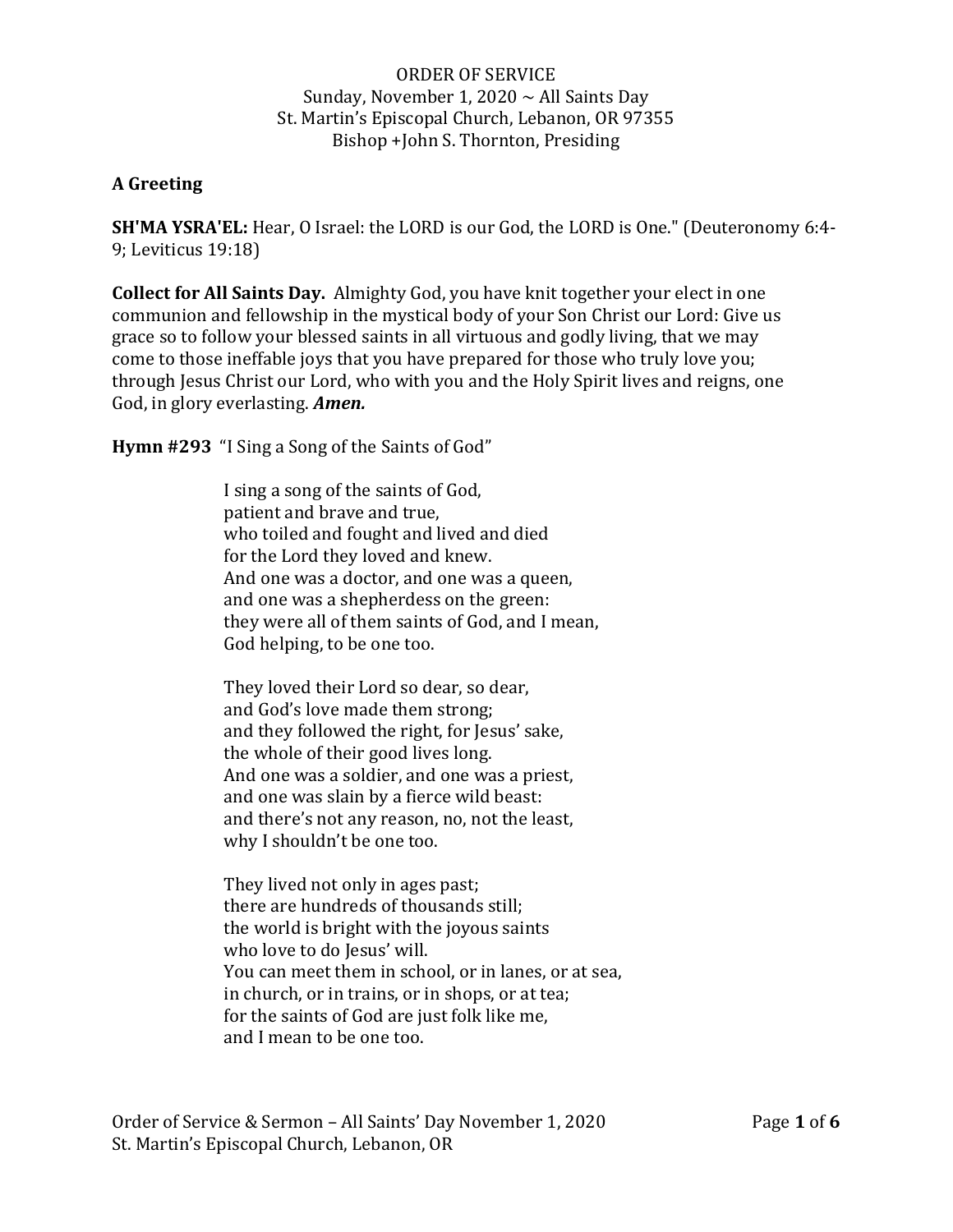## **First Lesson 1 John 3:1-23**

Behold what manner of love the Father has bestowed on us, that we should be called children of God! Therefore, the world does not know us, because it did not know Him. Beloved, now we are children of God; and it has not yet been revealed what we shall be, but we know that when He is revealed, we shall be like Him, for we shall see Him as He is. And everyone who has this hope in Him purifies himself, just as He is pure. Sin and the Child of God

Whoever commits sin also commits lawlessness, and sin is lawlessness. And you know that He was manifested to take away our sins, and in Him there is no sin. Whoever abides in Him does not sin. Whoever sins has neither seen Him nor known Him. Little children, let no one deceive you. He who practices righteousness is righteous, just as He is righteous.He who sins is of the devil, for the devil has sinned from the beginning. For this purpose the Son of God was manifested, that He might destroy the works of the devil. Whoever has been born of God does not sin, for His seed remains in him; and he cannot sin, because he has been born of God.

In this the children of God and the children of the devil are manifest: Whoever does not practice righteousness is not of God, nor *is* he who does not love his brother. For this is the message that you heard from the beginning, that we should love one another, not as Cain *who* was of the wicked one and murdered his brother. And why did he murder him? Because his works were evil and his brother's righteous.

Do not marvel, my brethren, if the world hates you. We know that we have passed from death to life, because we love the brethren. He who does not love [\[c\]](https://www.biblegateway.com/passage/?search=1%20John%203:1-23&version=NKJV#fen-NKJV-30594c)*his* brother abides in death. Whoever hates his brother is a murderer, and you know that no murderer has eternal life abiding in him.

By this we know love, because He laid down His life for us. And we also ought to lay down *our* lives for the brethren. But whoever has this world's goods, and sees his brother in need, and shuts up his heart from him, how does the love of God abide in him?

My little children, let us not love in word or in tongue, but in deed and in truth. And by this we know that we are of the truth, and shall [\[e\]](https://www.biblegateway.com/passage/?search=1%20John%203:1-23&version=NKJV#fen-NKJV-30599e) assure our hearts before Him. For if our heart condemns us, God is greater than our heart, and knows all things. Beloved, if our heart does not condemn us, we have confidence toward God. And whatever we ask we receive from Him, because we keep His commandments and do those things that are pleasing in His sight. And this is His commandment: that we should believe on the name of His Son Jesus Christ and love one another, as He gave us commandment.

- ❖ Hear what the spirit is saying to God's People
- ❖ Thanks be to God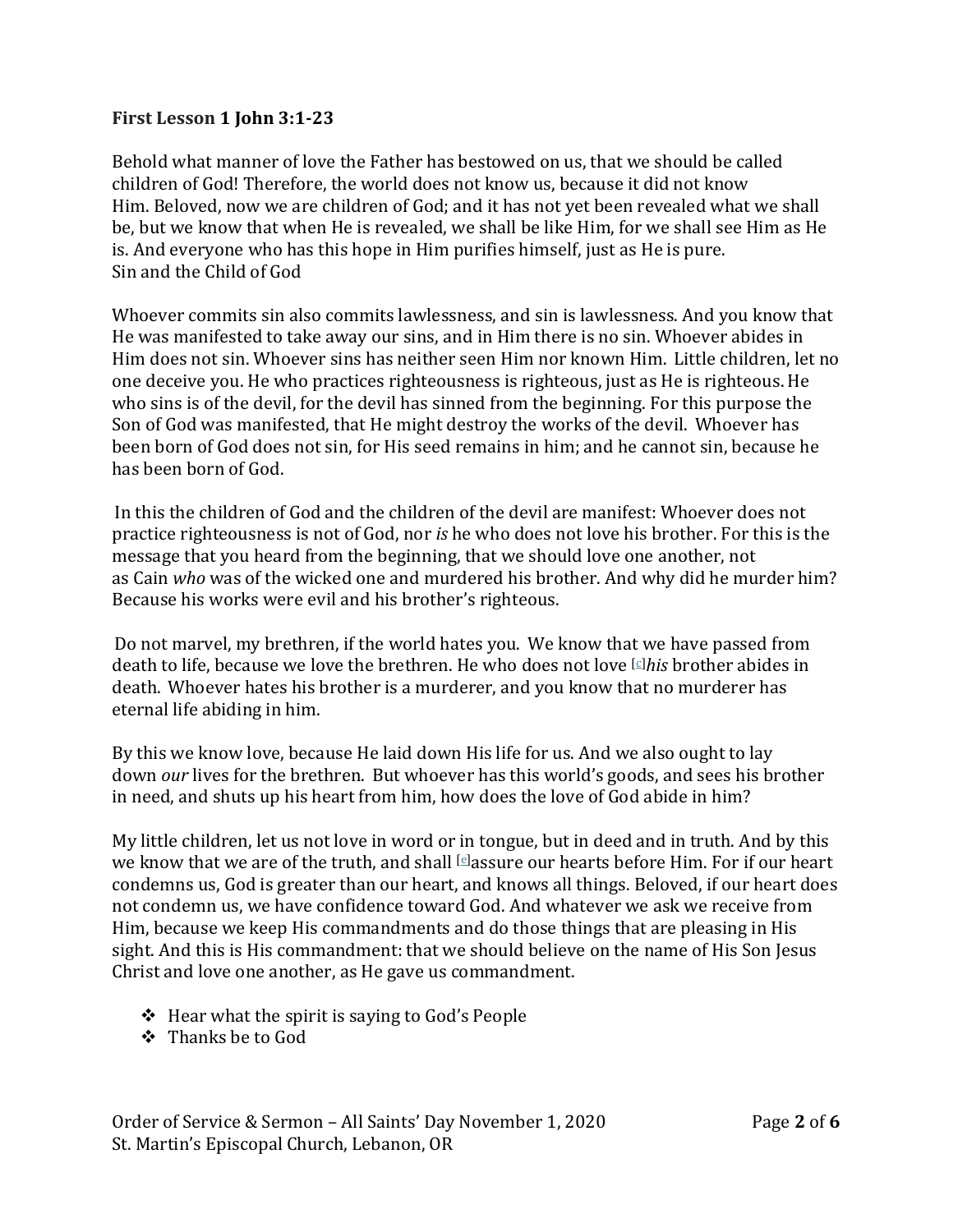### **Psalm 34:1-10,22**

- 1 I will bless the LORD at all times; \* his praise shall ever be in my mouth. 2 I will glory in the LORD; \* let the humble hear and rejoice. 3 Proclaim with me the greatness of the LORD; \* let us exalt his Name together. 4 I sought the LORD, and he answered me \* and delivered me out of all my terror. 5 Look upon him and be radiant, \* and let not your faces be ashamed. 6 I called in my affliction and the LORD heard me \* and saved me from all my troubles. 7 The angel of the LORD encompasses those who fear him, \* and he will deliver them. 8 Taste and see that the LORD is good; \* happy are they who trust in him! 9 Fear the LORD, you that are his saints, \* for those who fear him lack nothing. 10 The young lions lack and suffer hunger, \* but those who seek the LORD lack nothing that is good.
- 22 The LORD ransoms the life of his servants, \* and none will be punished who trust in him.

# **Second Lesson Matthew 5:1-12**

When Jesus saw the crowds, he went up the mountain; and after he sat down, his disciples came to him. Then he began to speak, and taught them, saying: "Blessed are the poor in spirit, for theirs is the kingdom of heaven.

"Blessed are those who mourn, for they will be comforted.

"Blessed are the meek, for they will inherit the earth.

"Blessed are those who hunger and thirst for righteousness, for they will be filled.

"Blessed are the merciful, for they will receive mercy.

"Blessed are the pure in heart, for they will see God.

"Blessed are the peacemakers, for they will be called children of God.

"Blessed are those who are persecuted for righteousness' sake, for theirs is the kingdom of heaven.

"Blessed are you when people revile you and persecute you and utter all kinds of evil against you falsely on my account. Rejoice and be glad, for your reward is great in heaven, for in the same way they persecuted the prophets who were before you."

- ❖ Hear what the spirit is saying to God's People
- ❖ Thanks be to God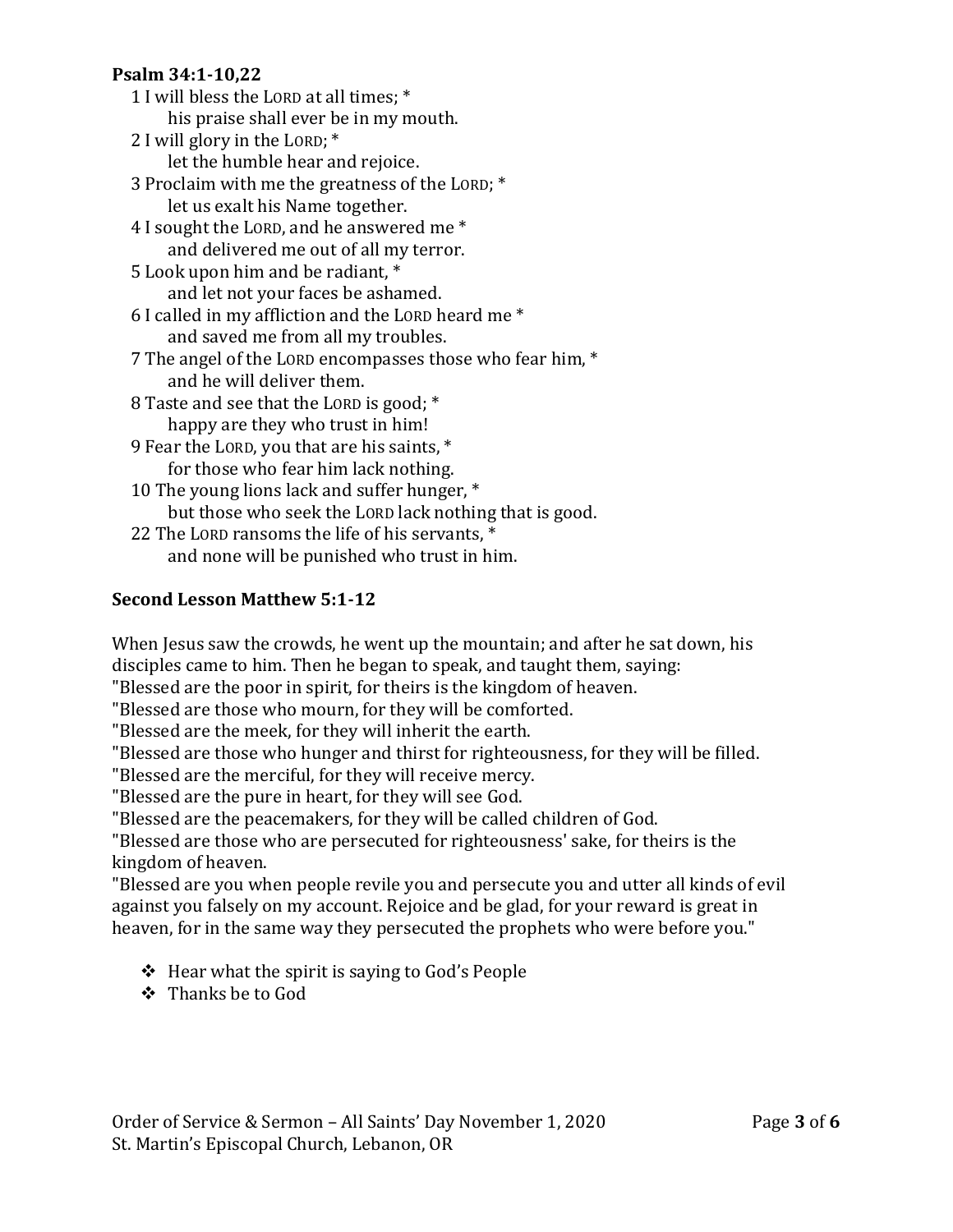**Homily**: "The Wolf and the Lamb Shall Feed Together"– Bishop +John S. Thornton

Today's Gospel is the Beatitudes (Matthew 5:1-12). There are eight Beatitudes. I have good news for you: I'm not going to preach on all eight. The fifth Beatitude is "Blessed are the merciful...." I've decided to take it literally – and be merciful, by keeping my sermon short. Well, shorter than last time. It was way too long, too pedantic, too abstruse. Naturally, I thought it was very interesting. Nobody complained, of course. How can you complain to a videotape? Anyway, that's my good news: a shorter sermon.

I'm going to preach on (only) three of the eight Beatitudes, "Blessed are those who are poor," "Blessed are those who hunger," and "Blessed are those who mourn." I'll actually combine those who are poor and those who are hungry.

Now you need to know that Luke also has Beatitudes, four of them, followed by four "woes," the obverse, just to let you know that, in the Kingdom of God, everything can get turned around. (That's not "whoa" as in "Whoa, horse, whoa." It's "woe" as in big trouble.) Woe unto you, bishops, you'll end up washing the dishes! I think the consensus among scholars is that the three Beatitudes I'm going to talk about are authentic sayings of Jesus, words right out of his mouth. That doesn't mean that all the rest aren't in the spirit of Jesus. They are, though they're the experience of the first Christians.

I'll start with "Blessed are those who mourn. The Greek word is *penthounte.* It can be translated "those who weep" or "those who are sorrowful" or "those who grieve" or "those who mourn." Let's stick with the traditional "those who mourn." Blessed are they.

Blessed are they? What's so blessed about mourning? Well, I'll tell you what so blessed about mourning. It means that you're not dead! It means that you have the capacity for heartbreak. "How else but through a broken heart/ May Lord Christ enter in?" wrote Oscar Wilde in "The Ballad of Reading Gaol." How else? So let the tears cascade down your cheeks, blubber and bawl, pound your fist on the table, shake it at the heavens. You're alive, by God, like the Risen Christ! The opposite is to be a determinist, to be a fatalist, to be essentially indifferent to life and the world, hard and cold as ice and Christless – and, otherwise, no fun to be around.

Oh, and there's the promise: "you will be comforted." I want you to know the Greek word for that: *paraklethesountai.* Say, "para." Now say, "klethe." Now say, "paraklethe." See! You just did it. You just translated Greek into English. You just said the word "Paraclete." That's what Jesus promised, the Paraclete, the Comforter, the Holy Spirit. There's always someone who comes to us, swift and empathic...comes and comforts us...comes and makes us strong. That someone is always the Christ in disguise. We can get up and go on and make others strong too.

Now I'll combine "Blessed are you who are poor in spirit" in Matthew's Gospel – notice how Matthew softens it and makes it more inclusive, though less authentic, in my opinion – and "Blessed are you who are poor" in Luke's Gospel. That's clearer. That's blunt. The Greek word both Matthew and Luke use is *ptokoi,* plural of *ptokos,* which, in ancient times, likely

Order of Service & Sermon – All Saints' Day November 1, 2020 Page **4** of **6** St. Martin's Episcopal Church, Lebanon, OR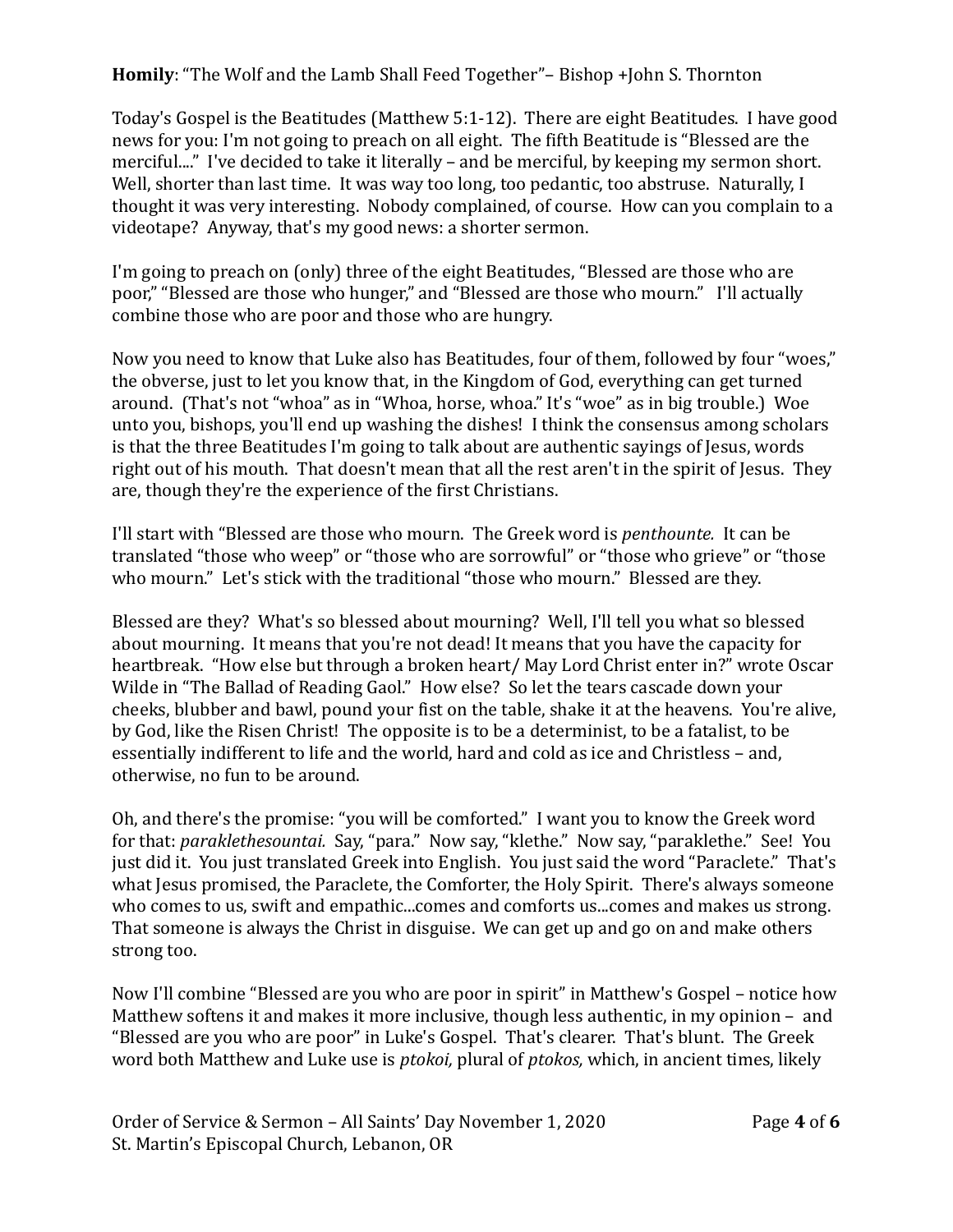would have meant "beggar," but it's usually translated "poor." Let's go with "poor."

So what's so blessed about being poor?

Let's put this in context. Jesus was a poor man. He was a laborer. He lived in a poor family, father, mother, sisters, brothers, all of them in one shelter. He lived among the poor, everybody in a rural village in Galilee. He knew that "give us this day our daily bread" meant exactly that, bread, this day, please. He knew that the people he lived among had a heart for thankfulness for the gift of necessary things, like bread – and love. But he knew that the message the world was always blaring at the poor was, We don't want to know that you exist. We never want to see you face-to-face, eye-to-eye. It would shame us, take away our pretention of God's favor. You're just a burden to the world. There has to be something about you that makes you unworthy, undeserving. And along comes this Jesus who says, Blessed, Blessed, Blessed are you who are poor.

You're the people who are closest to God's heart. Nobody ever told them that before. The religious leaders, with all their authority, had forgotten – or simply disregarded – Scripture, which made it clear that God is impartial – but with a preference for the poor. They were the people who had no idols to worship, the prime sin among the Jews, idolatry. They were the people who knew that they were utterly, utterly dependent on grace and that a loaf of bread broken among many was greater than a flock of lambs sacrificed in the Temple.

My loves, those of us who have enough must find ways to escape the trap we're in. I mean the trap that clamps our hearts. We have to ask ourselves and each other and those who claim to represent us, Does everybody have enough? Enough food? Enough clothing? Enough housing? Enough education.? Enough health care? Enough good work? It's always the urgent question, never more so than now. Since May of this year, eight million more people in the U.S. have fallen into poverty. With this chasm between us, we could never claim greatness. But I take heart. In this abnormal time, we see what's normal for human beings: the limitless capacity of generosity.

One last Greek word: *makarioi.* It can be translated "blessed" or "happy" or, as the Jesus Seminar scholars do, "congratulations." Let's use "happy." The most generous people are the happiest. The least generous are the unhappiest. Why not choose happiness? Why not take a fling for hilarity?

I still believe in Isaiah's vision (Isaiah 65:25): "The wolf and the lamb shall feed together,/the lion shall eat straw like the ox.../they shall not hurt or destroy on all my holy mountain." If ever we give up on Isaiah's vision, we give up on America's future. We give up on our own.

Today, we make the choice.

# **In the words of our Presiding Bishop Michael Curry: "Love is the way."**

### **Litany**